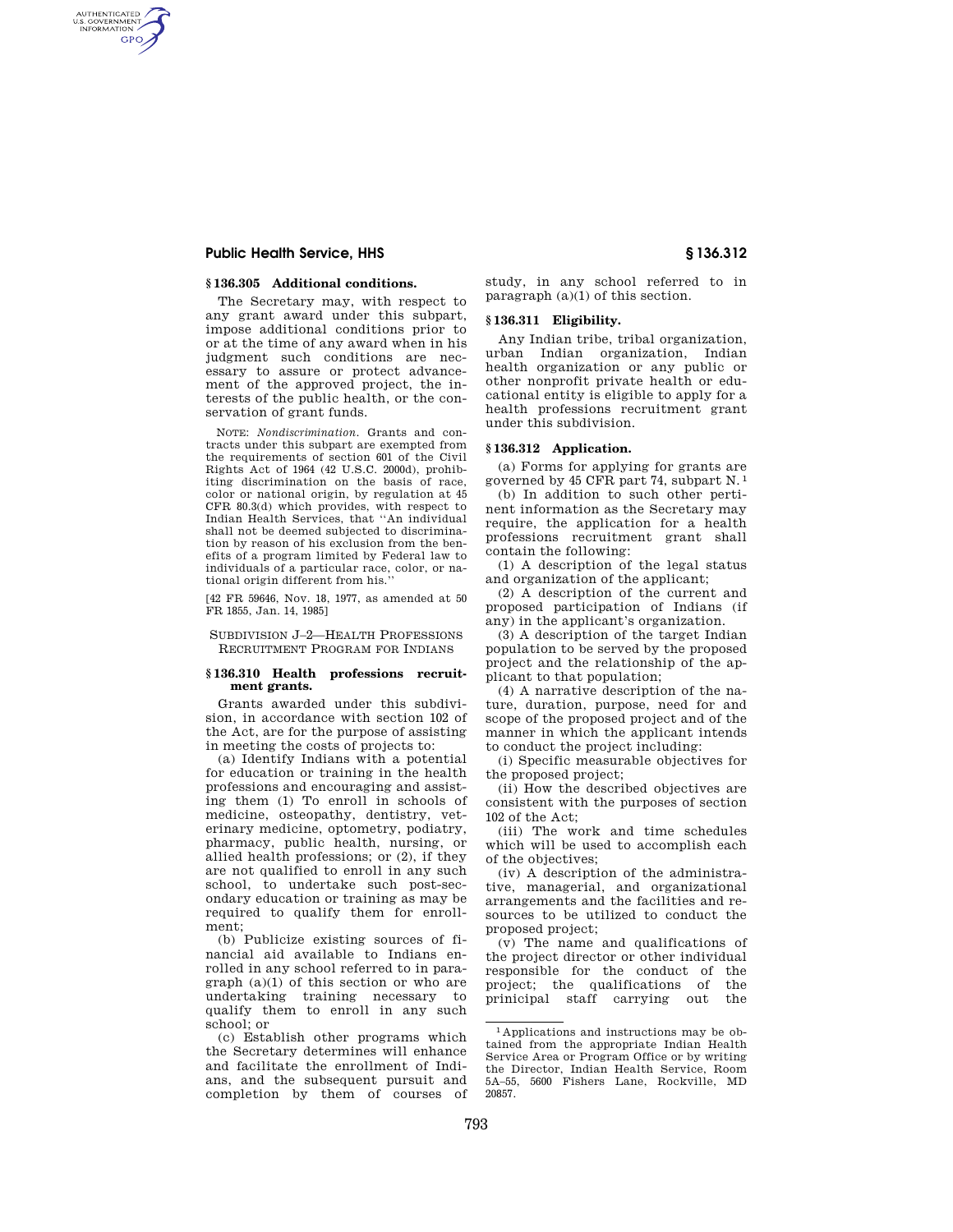project; and a description of the manner in which the applicant's staff is or will be organized and supervised to carry out the proposed project;

(5) An itemized budget for the budget period (normally 12 months) for which support is sought and justification of the amount of grant funds requested:

(6) The intended financial participation, if any, of the applicant in the proposed project specifying the type of contributions such as cash or services, loans of full or part-time staff, equipment, space, materials or facilities or other contributions;

(7) When the target population of a proposed project includes a particular Indian tribe or tribes, an official document in such form as is prescribed by the tribal governing body of each such tribe indicating that the tribe or tribes will cooperate with the applicant.

(c) In the case of proposed projects for identification of Indians with a potential for education or training in the health professions, applications must include a method of assessing the potential of interested Indians for undertaking necessary education or training in the health professions. Proposed projects may include, but are not limited to, the following activities:

(1) Identifying Indian elementary and secondary school students through observations, aptitude or other testing, academic performance, performance in special projects and activities, and other methods as may be designed or developed;

(2) Identifying Indians in college or university programs, related employment, upward mobility programs or other areas of activity indicative of interest and potential;

(3) Review of the upward mobility plans, skills, banks etc. of organizations employing Indians to identify individuals with appropriate career orientations, expression of interest, or recognized potential;

(4) Conducting workshops, health career days, orientation projects or other activities to identify interested Indians at any age level;

(5) Performing liaison activities with Indian professional organizations, Indian education programs (including adult education), Indian school boards, Indian parent, youth recreation or

**§ 136.312 42 CFR Ch. I (10–1–10 Edition)** 

community groups, or other Indian special interest or activity groups;

(6) Identifying those Indians with an interest and potential who cannot undertake compensatory education or training in the health professions because of financial need.

(d) Proposed projects designed to encourage and assist Indians to enroll in health professions schools; or, if not qualified to enroll, to undertake postsecondary education or training required to qualify them for enrollment may include, but are not limited to, the following activities:

(1) Providing technical assistance and counseling to encourage and assist Indians identified as having a potential for education or training in the health professions—

(i) To enroll in health professions schools.

(ii) To undertake any post-secondary education and training required to qualify them to enroll in health professions schools, and

(iii) To obtain financial aid to enable them to enroll in health professions schools or undertake post-secondary education or training required to qualify them to enroll in such schools;

(2) Conducting programs to (i) identify factors such as deficiencies in basic communication, research, academic subject matter (such as science, mathematics, etc.), or other skills which may prevent or discourage Indians from enrolling in health professions schools or undertaking the postsecondary education or training required to qualify them to enroll, and (ii) provide counseling and technical assistance to Indians to assist them in undertaking the necessary education, training or other activities to overcome such factors.

(e) Proposed projects to publicize existing kinds of financial aid available to Indians enrolled in health professions schools or to Indians undertaking training necessary to qualify them to enroll in such schools may include, but are not limited to, the following activities:

(1) Collecting information on available sources of financial aid and disseminating such information to Indian students, Indians, recruited under programs assisted by grants under this